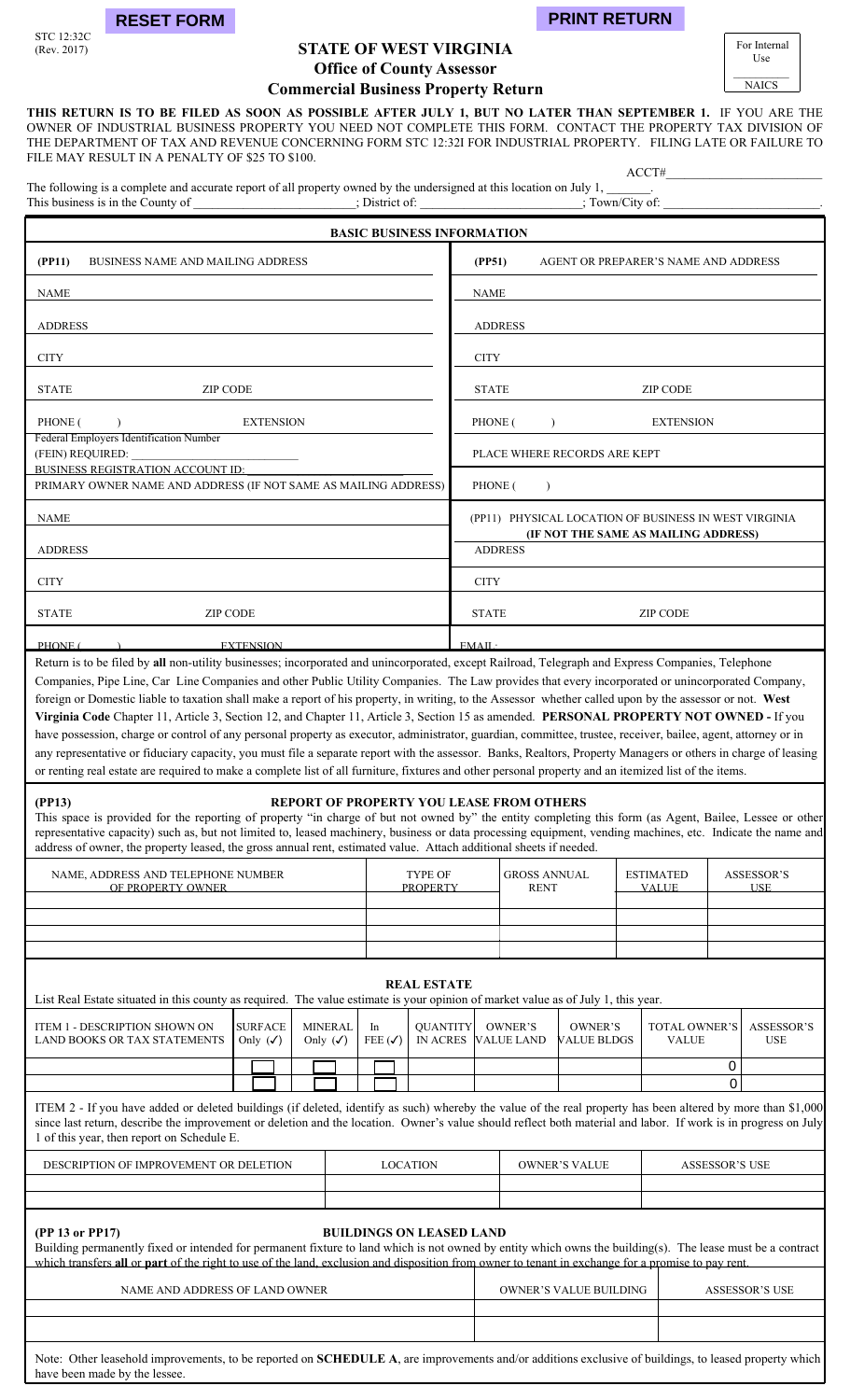### **PROPERTY INFORMATION**

# **(PP13 or PP17)**

### **SCHEDULE A MACHINERY, EQUIPMENT, FURNITURE AND LEASEHOLD IMPROVEMENTS**

Enter all property owned with the acquisition cost by year installed. Begin with the current year and each previous year, as required. Acquisition cost, including the cost of machinery, equipment, furniture and fixtures intended for rent or lease, is defined as 100 percent of the cost new as shown by books and records and is to include freight, installation charges, trade-ins, federal tax allowances and credit. If equipment was purchased in one year and installed in the following year, the full cost is reportable in the year installed. **PROPERTY OWNED AND STILL IN USE BUT WHICH HAS BEEN FULLY DEPRECIATED OR WRITTEN OFF BUT STILL IN POSSESSION BY THE TAXPAYER MUST BE REPORTED**. *Machinery and Equipment which has been fully depreciated and is no longer in use as part of a production process should be reported in "Schedule G."* Property which is intended for rent or lease must be reported at 100 percent of acquisition cost regardless of period of rent. **IF LEASEHOLD IMPROVEMENTS ARE REPORTED, PLEASE INCLUDE A BRIEF DESCRIPTION OF THE ITEMS TO ASSURE THEY ARE NOT VALUED AS PART OF THE REAL PROPERTY**.

| <b>YEAR</b>           |                    | <b>MACHINERY &amp; EQUIPMENT</b> |            | <b>FURNITURE &amp; FIXTURES</b> |                |            |  |  |
|-----------------------|--------------------|----------------------------------|------------|---------------------------------|----------------|------------|--|--|
| PURCHASED             | <b>ACQUISITION</b> | OWNER'S                          | ASSESSOR'S | <b>ACQUISITION</b>              | OWNER'S        | ASSESSOR'S |  |  |
|                       | <b>COST</b>        | <b>VALUE</b>                     | <b>USE</b> | <b>COST</b>                     | <b>VALUE</b>   | <b>USE</b> |  |  |
| <b>CURRENT YR. 20</b> |                    |                                  |            |                                 |                |            |  |  |
| PREVIOUS YR. 20       |                    |                                  |            |                                 |                |            |  |  |
| PREVIOUS YR. 20       |                    |                                  |            |                                 |                |            |  |  |
| PREVIOUS YR. 20       |                    |                                  |            |                                 |                |            |  |  |
| PREVIOUS YR. 20       |                    |                                  |            |                                 |                |            |  |  |
| PREVIOUS YR. 20       |                    |                                  |            |                                 |                |            |  |  |
| PREVIOUS YR. 20       |                    |                                  |            |                                 |                |            |  |  |
| PREVIOUS YR. 20       |                    |                                  |            |                                 |                |            |  |  |
| PREVIOUS YR. 20       |                    |                                  |            |                                 |                |            |  |  |
| PREVIOUS YR. 20       |                    |                                  |            |                                 |                |            |  |  |
| PREVIOUS YR. 20       |                    |                                  |            |                                 |                |            |  |  |
| PREVIOUS YR. 20       |                    |                                  |            |                                 |                |            |  |  |
| PREVIOUS YR. 20       |                    |                                  |            |                                 |                |            |  |  |
| PREVIOUS YR. 20       |                    |                                  |            |                                 |                |            |  |  |
| PREVIOUS YR. 20       |                    |                                  |            |                                 |                |            |  |  |
| PRIOR YEARS           |                    |                                  |            |                                 |                |            |  |  |
| <b>TOTALS</b>         | $\mathbf 0$        | $\mathbf 0$                      |            | $\mathbf 0$                     | $\overline{0}$ |            |  |  |

|                       |                    | <b>LEASEHOLD IMPROVEMENTS</b> |            |                    | <b>COMPUTER EQUIPMENT</b> |                   |  |  |
|-----------------------|--------------------|-------------------------------|------------|--------------------|---------------------------|-------------------|--|--|
| <b>YEAR</b>           |                    |                               |            |                    |                           |                   |  |  |
| <b>PURCHASED</b>      | <b>ACQUISITION</b> | OWNER'S                       | ASSESSOR'S | <b>ACQUISITION</b> | OWNER'S                   | <b>ASSESSOR'S</b> |  |  |
|                       | COST               | <b>VALUE</b>                  | <b>USE</b> | COST               | <b>VALUE</b>              | <b>USE</b>        |  |  |
| <b>CURRENT YR. 20</b> |                    |                               |            |                    |                           |                   |  |  |
| PREVIOUS YR. 20       |                    |                               |            |                    |                           |                   |  |  |
| PREVIOUS YR. 20       |                    |                               |            |                    |                           |                   |  |  |
| PREVIOUS YR. 20       |                    |                               |            |                    |                           |                   |  |  |
| PREVIOUS YR. 20       |                    |                               |            |                    |                           |                   |  |  |
| PREVIOUS YR. 20       |                    |                               |            |                    |                           |                   |  |  |
| PREVIOUS YR. 20       |                    |                               |            |                    |                           |                   |  |  |
| PREVIOUS YR. 20       |                    |                               |            |                    |                           |                   |  |  |
| PREVIOUS YR. 20       |                    |                               |            |                    |                           |                   |  |  |
| PREVIOUS YR. 20       |                    |                               |            |                    |                           |                   |  |  |
| PREVIOUS YR. 20       |                    |                               |            |                    |                           |                   |  |  |
| PREVIOUS YR. 20       |                    |                               |            |                    |                           |                   |  |  |
| PREVIOUS YR. 20       |                    |                               |            |                    |                           |                   |  |  |
| PREVIOUS YR. 20       |                    |                               |            |                    |                           |                   |  |  |
| PREVIOUS YR. 20       |                    |                               |            |                    |                           |                   |  |  |
| PRIOR YEARS           |                    |                               |            |                    |                           |                   |  |  |
| <b>TOTALS</b>         | $\overline{0}$     | $\mathbf 0$                   |            | 0                  | 0                         |                   |  |  |

**West Virginia Code Chapter 11, Article 6J provides that the value of servers and tangible personal property directly used in a high-technology field or an Internet advertising business shall be its salvage value. The terms "high-technology business" and "Internet advertising business" are defined in West Virginia Code §11-15-9h. In order to receive salvage valuation treatment the high-technology business activity or Internet advertising business activity of the company must be the** *primary business activity and not a secondary or incidental activity* **of the company.** 

**Acquisition Cost: \$\_\_\_\_\_\_\_\_\_\_\_\_\_\_\_\_\_\_\_\_ Owner's Value: \$\_\_\_\_\_\_\_\_\_\_\_\_\_\_\_\_\_\_\_\_ Assessor's Use: \_\_\_\_\_\_\_\_\_\_\_\_\_\_\_\_\_\_\_**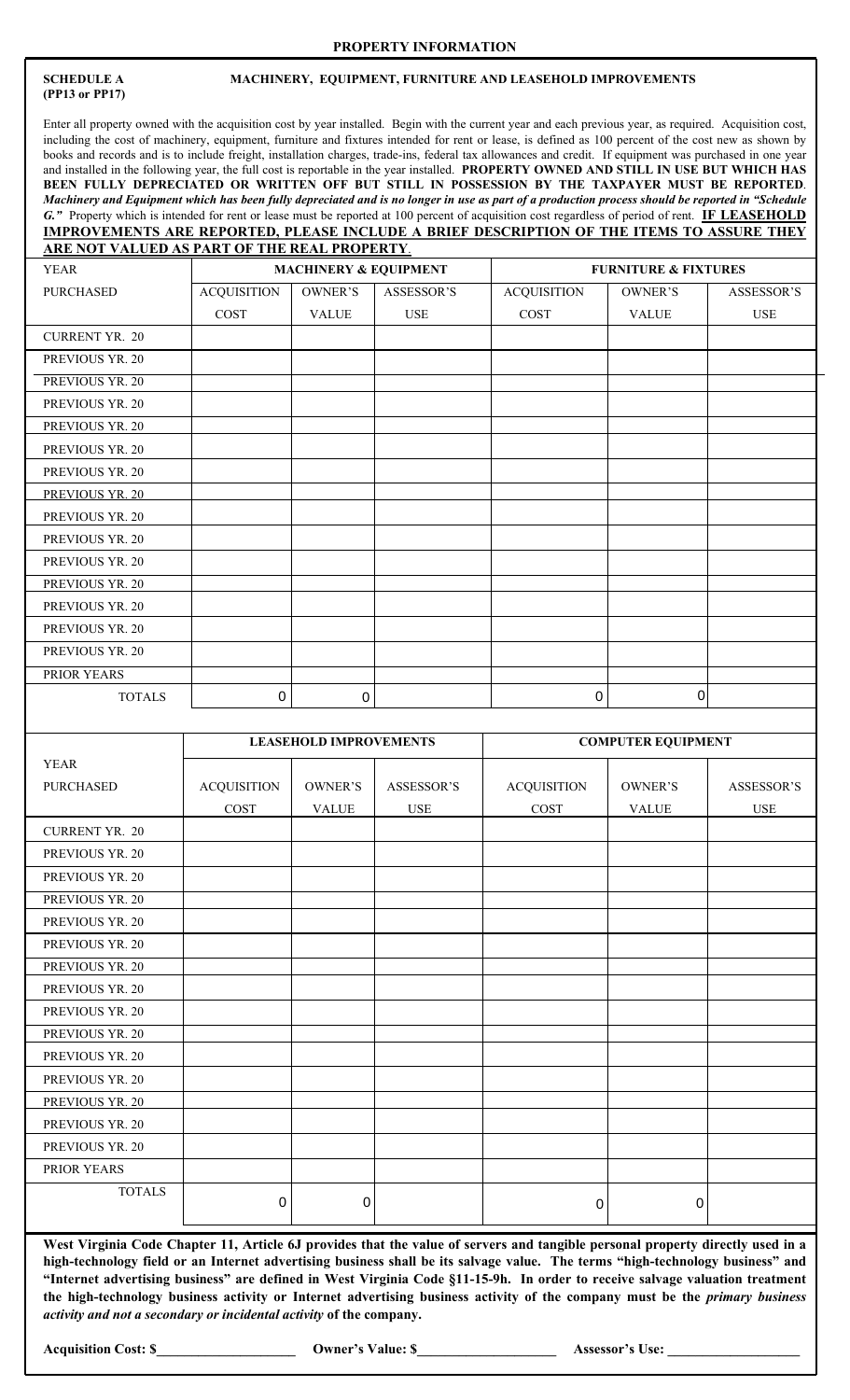|                                                                                                                                                                                                                                                                                                                                                                                                                                                                                                                                                                                                                                                                                                                                                                                                                                                                                                                                                                                                                                            |                                                                                              | PROPERTY INFORMATION                          |               |                                        |                                   |                         |                         |             |                                  |
|--------------------------------------------------------------------------------------------------------------------------------------------------------------------------------------------------------------------------------------------------------------------------------------------------------------------------------------------------------------------------------------------------------------------------------------------------------------------------------------------------------------------------------------------------------------------------------------------------------------------------------------------------------------------------------------------------------------------------------------------------------------------------------------------------------------------------------------------------------------------------------------------------------------------------------------------------------------------------------------------------------------------------------------------|----------------------------------------------------------------------------------------------|-----------------------------------------------|---------------|----------------------------------------|-----------------------------------|-------------------------|-------------------------|-------------|----------------------------------|
| <b>SCHEDULE B</b><br>(PP13 or PP17)                                                                                                                                                                                                                                                                                                                                                                                                                                                                                                                                                                                                                                                                                                                                                                                                                                                                                                                                                                                                        | INVENTORY, CONSIGNED INVENTORY, PARTS, SUPPLIES                                              |                                               |               |                                        |                                   |                         |                         |             |                                  |
| Taxpayer is to report all consigned goods, all inventory and merchandise, including parts, for resale; and all supplies and parts held for owner's use, in<br>warehouse or in storage. Dealers of new and used motor vehicles, motorcycles, RV's, trailers, motor boats, mobile homes and manufactured homes are to<br>complete and attach the Vehicle Dealers Inventory Worksheet in lieu of Schedule B. Daily passenger rental car inventory companies should complete and<br>attach the Rental Car Inventory Worksheet in lieu of Schedule B.                                                                                                                                                                                                                                                                                                                                                                                                                                                                                           |                                                                                              |                                               |               |                                        |                                   |                         |                         |             |                                  |
| <b>DESCRIPTION</b>                                                                                                                                                                                                                                                                                                                                                                                                                                                                                                                                                                                                                                                                                                                                                                                                                                                                                                                                                                                                                         | ADDRESS OF CONSIGNORS OR FURTHER                                                             | <b>DESCRIPTION</b>                            |               |                                        | <b>ACQUISITION</b><br><b>COST</b> |                         | OWNER'S<br><b>VALUE</b> |             | <b>ASSESSOR'S</b><br><b>IISE</b> |
| COST OF INVENTORY AS OF JULY 1<br><b>INVENTORIES CONSIGNED TO YOU</b>                                                                                                                                                                                                                                                                                                                                                                                                                                                                                                                                                                                                                                                                                                                                                                                                                                                                                                                                                                      |                                                                                              |                                               |               |                                        |                                   |                         |                         |             |                                  |
| PARTS HELD FOR OWNER'S USE                                                                                                                                                                                                                                                                                                                                                                                                                                                                                                                                                                                                                                                                                                                                                                                                                                                                                                                                                                                                                 |                                                                                              |                                               |               |                                        |                                   |                         |                         |             |                                  |
| SUPPLIES HELD FOR OWNER'S USE                                                                                                                                                                                                                                                                                                                                                                                                                                                                                                                                                                                                                                                                                                                                                                                                                                                                                                                                                                                                              |                                                                                              |                                               |               |                                        |                                   |                         |                         |             |                                  |
|                                                                                                                                                                                                                                                                                                                                                                                                                                                                                                                                                                                                                                                                                                                                                                                                                                                                                                                                                                                                                                            |                                                                                              |                                               | <b>TOTALS</b> |                                        |                                   | $\mathbf 0$             |                         | $\mathbf 0$ |                                  |
| The Warehouse Freeport Tax Amendment of 1986 provided that, "Personal property which is moving in interstate commerce through or over the State of<br>West Virginia, or which was consigned to a warehouse, public or private, within the State from outside the State for storage in transit to a final destination<br>outside the State, whether specified when transportation begins or afterward, shall be exempt from ad valorem taxation. Provided, that property shall be<br>deprived of such exemption if a new or a different product is created. Personal property of inventories of natural resources shall not be exempt from<br>ad valorem taxation unless required by paramount federal law. Such exemption shall not apply to inventories of natural resources held for the<br>manufacturing and sale of energy." If you have reported assets on "Schedule B" which you believe are exempt under the Freeport Amendment, enter the<br>dollar value of the assets at 100 percent of acquisition cost.<br>Acquisition Cost \$ |                                                                                              |                                               |               |                                        |                                   |                         |                         |             |                                  |
|                                                                                                                                                                                                                                                                                                                                                                                                                                                                                                                                                                                                                                                                                                                                                                                                                                                                                                                                                                                                                                            |                                                                                              |                                               |               |                                        |                                   |                         |                         |             |                                  |
| <b>SCHEDULE C</b><br>(PP13 or PP17)<br>Machinery or tools purchased but not yet installed are reported here.                                                                                                                                                                                                                                                                                                                                                                                                                                                                                                                                                                                                                                                                                                                                                                                                                                                                                                                               | MACHINERY & TOOLS IN PROCESS OF INSTALLATION                                                 |                                               |               |                                        |                                   |                         |                         |             |                                  |
| <b>DESCRIPTION OF PROPERTY</b>                                                                                                                                                                                                                                                                                                                                                                                                                                                                                                                                                                                                                                                                                                                                                                                                                                                                                                                                                                                                             |                                                                                              |                                               |               | <b>ACQUISITION</b>                     |                                   | OWNER'S                 |                         |             | <b>ASSESSOR'S</b>                |
| MACHINERY IN PROCESS OF INSTALLATION OR CONSTRUCTION<br>TOOLS IN PROCESS OF INSTALLATION OR CONSTRUCTION                                                                                                                                                                                                                                                                                                                                                                                                                                                                                                                                                                                                                                                                                                                                                                                                                                                                                                                                   |                                                                                              |                                               |               | <b>COST</b>                            |                                   | <b>VALUE</b>            |                         |             | <b>USE</b>                       |
| <b>SCHEDULE D</b>                                                                                                                                                                                                                                                                                                                                                                                                                                                                                                                                                                                                                                                                                                                                                                                                                                                                                                                                                                                                                          | <b>OTHER PERSONAL PROPERTY</b>                                                               |                                               |               |                                        |                                   |                         |                         |             |                                  |
| (PP13 or PP17)                                                                                                                                                                                                                                                                                                                                                                                                                                                                                                                                                                                                                                                                                                                                                                                                                                                                                                                                                                                                                             |                                                                                              |                                               |               |                                        |                                   |                         |                         |             |                                  |
| All other property not reported on other schedules of this return should be listed here. Other personal property may include business libraries, reference<br>books, storage buildings, furniture and fixtures in process, household goods leased out for gain, etc. If you need additional space, please attach a list with<br>acquisition date, acquisition cost and owner's value. For oil and natural gas drilling rigs please complete the supplemental schedule.                                                                                                                                                                                                                                                                                                                                                                                                                                                                                                                                                                     |                                                                                              |                                               |               |                                        |                                   |                         |                         |             |                                  |
| DESCRIPTION OF PROPERTY                                                                                                                                                                                                                                                                                                                                                                                                                                                                                                                                                                                                                                                                                                                                                                                                                                                                                                                                                                                                                    |                                                                                              | <b>ACQUISITION</b><br><b>DATE</b>             |               | <b>ACQUISITION</b><br>COST             |                                   | OWNER'S<br><b>VALUE</b> |                         |             | <b>ASSESSOR'S</b><br><b>USE</b>  |
| <b>STORAGE BUILDINGS</b>                                                                                                                                                                                                                                                                                                                                                                                                                                                                                                                                                                                                                                                                                                                                                                                                                                                                                                                                                                                                                   |                                                                                              |                                               |               |                                        |                                   |                         |                         |             |                                  |
| FURNITURE & FIXTURES IN PROCESS OF CONSTRUCTION                                                                                                                                                                                                                                                                                                                                                                                                                                                                                                                                                                                                                                                                                                                                                                                                                                                                                                                                                                                            |                                                                                              |                                               |               |                                        |                                   |                         |                         |             |                                  |
| OIL & NATURAL GAS DRILLING RIGS                                                                                                                                                                                                                                                                                                                                                                                                                                                                                                                                                                                                                                                                                                                                                                                                                                                                                                                                                                                                            |                                                                                              |                                               |               |                                        |                                   |                         |                         |             |                                  |
| <b>OTHER PERSONAL PROPERTY - DESCRIBE</b>                                                                                                                                                                                                                                                                                                                                                                                                                                                                                                                                                                                                                                                                                                                                                                                                                                                                                                                                                                                                  |                                                                                              |                                               |               |                                        |                                   |                         |                         |             |                                  |
|                                                                                                                                                                                                                                                                                                                                                                                                                                                                                                                                                                                                                                                                                                                                                                                                                                                                                                                                                                                                                                            |                                                                                              | <b>TOTALS</b>                                 |               |                                        | 0                                 |                         | 0                       |             |                                  |
| <b>SCHEDULE E</b><br>Property Location:                                                                                                                                                                                                                                                                                                                                                                                                                                                                                                                                                                                                                                                                                                                                                                                                                                                                                                                                                                                                    | VEHICLES (PP16), TRAILERS, BOATS, AIRCRAFT (PP13 or PP17) & MOBILE HOMES (CA12, CA24 & PP13) | (Provide Additional Copies for Each Location) |               |                                        |                                   |                         |                         |             |                                  |
| <b>Street Address</b><br>(List only those properties that are titled in the name of the business as shown on Page 1. Property you are leasing must be reported on Page 1 in section titled <b>Report of Property You Lease from Others</b> . Properties dispo                                                                                                                                                                                                                                                                                                                                                                                                                                                                                                                                                                                                                                                                                                                                                                              |                                                                                              |                                               |               | City                                   |                                   |                         | Zip Code                |             |                                  |
| <b>TYPE</b><br><b>MAKE</b><br><b>MODEL</b><br>YEAR                                                                                                                                                                                                                                                                                                                                                                                                                                                                                                                                                                                                                                                                                                                                                                                                                                                                                                                                                                                         | MOBILE HOME DIMENSIONS OR<br>VEHICLE ID NUMBER                                               |                                               |               | TRUCK GROSS ACQ.<br><b>VEHICLE WGT</b> | <b>DATE</b>                       | ACQ.<br>COST            | OWNER'S<br><b>VALUE</b> |             | <b>ASSESSOR'S</b><br><b>USE</b>  |
|                                                                                                                                                                                                                                                                                                                                                                                                                                                                                                                                                                                                                                                                                                                                                                                                                                                                                                                                                                                                                                            |                                                                                              |                                               |               |                                        |                                   |                         |                         |             |                                  |
|                                                                                                                                                                                                                                                                                                                                                                                                                                                                                                                                                                                                                                                                                                                                                                                                                                                                                                                                                                                                                                            |                                                                                              |                                               |               |                                        |                                   |                         |                         |             |                                  |
|                                                                                                                                                                                                                                                                                                                                                                                                                                                                                                                                                                                                                                                                                                                                                                                                                                                                                                                                                                                                                                            |                                                                                              |                                               |               |                                        |                                   |                         |                         |             |                                  |
| West Virginia Code Chapter 11, Article 6H provides that the value of special aircraft property shall be its salvage value. Special aircraft property is<br>defined as "all aircraft owned or leased by commercial airlines or private carriers, or any parts, materials or items used in the construction, maintenance or<br>repair of aircraft which are, or are intended to become, affixed to or a part of an aircraft or of an aircraft's engine or of any other component of an aircraft,<br>used as such, by a repair station as defined under Part 145 of Title 14 of the United States Code of Federal Regulations, or any succeeding regulations<br>issued by the Federal Aviation Administration or any successor agency." If you have reported property on "Schedule E" which you believe to be special<br>aircraft property, enter the dollar value of the property at 100% of acquisition cost.<br>Acquisition Cost \$                                                                                                        | Owner's Value \$                                                                             |                                               |               |                                        | Assessor's Use                    |                         |                         |             |                                  |
| NUMBER OF SHEEP AND GOATS OF BREEDING AGE:<br>Please include a \$1.00 fee for each head with this completed form.                                                                                                                                                                                                                                                                                                                                                                                                                                                                                                                                                                                                                                                                                                                                                                                                                                                                                                                          | Sheep                                                                                        |                                               | (number)      |                                        |                                   | Goats                   | (number)                |             |                                  |